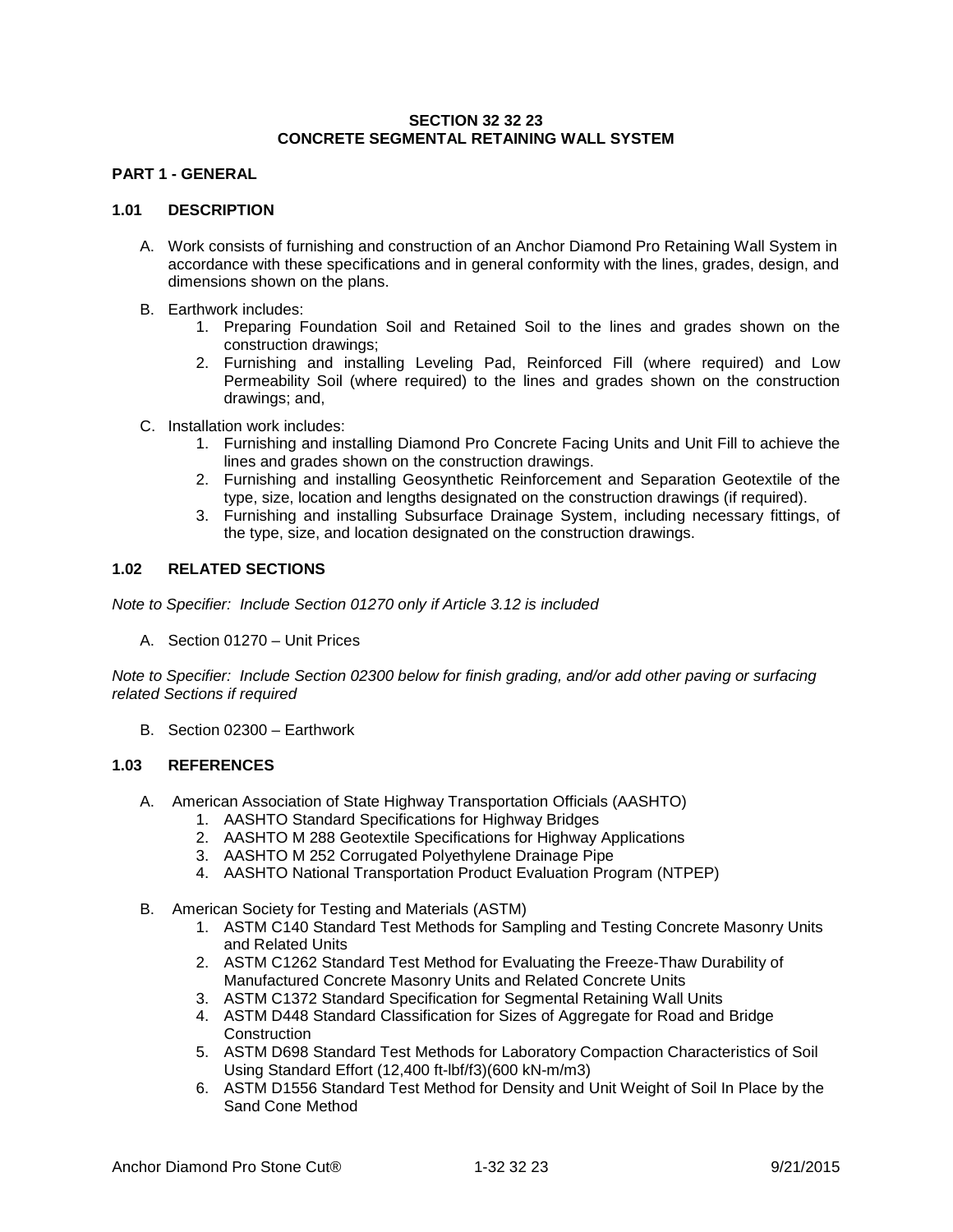- 7. ASTM D1557 Standard Test Methods for Laboratory Compaction Characteristics of Soil Using Modified Effort (56,000 ft-lbf/f3)(2700 kN-m/m3)
- 8. ASTM D2487 Standard Classification of Soils for Engineering Purposes (Unified Soil Classification System)
- 9. ASTM D2922 Standard Test Methods for Density of Soil and Soil-Aggregate In Place by Nuclear Methods (Shallow Depth)
- 10. ASTM D3034 Standard Specification for Type PSM Poly (Vinyl Chloride) (PVC) Sewer pipe and Fittings
- 11. ASTM D4318 Standard Test Methods for Liquid Limit, Plastic Limit, and Plasticity Index of Soils
- 12. ASTM D4491 Standard Test Method for Water Permeability of Geotextiles by the Permittivity Method
- 13. ASTM D4595 Standard Test Method for Tensile Properties of Geotextiles by the Wide-Width Strip Method
- 14. ASTM D4873 Standard Guide for Identification, Storage and Handling of Geosynthetics
- 15. ASTM D5084 Standard Test Method for Measurement of Hydraulic Conductivity of Saturated Porous Materials Using a Flexible Wall Permeameter.
- 16. ASTM D5262 Standard Test Method for Evaluating the Unconfined Tension Creep Behavior of Geosynthetics
- 17. ASTM D5321 Standard Test Method for Determining the Coefficient of Soil and Geosynthetic or Geosynthetic and Geosynthetic Friction by the Direct Shear Method
- 18. ASTM D5818 Standard Practice for Obtaining Samples of Geosynthetics from a Test Section for Assessment of Installation Damage
- 19. ASTM D6637 Standard Test Method for Determining Tensile Properties of Geogrids by the Single or Multi-Rib Tensile Method
- 20. ASTM D6638 Standard Test Method for Determining Connection Strength Between Geosynthetic Reinforcement and Segmental Concrete Units
- 21. ASTM D6916 Standard Test Method for Determining the Shear Strength Between Segmental Concrete Units
- 22. ASTM D6706 Standard Test Method for Measuring Geosynthetic Pullout Resistance in Soil
- 23. ASTM F405 Standard Specification for Corrugated Polyethylene (PE) Tubings and **Fittings**
- 24. ASTM G51 Standard Test Method for Measuring pH of Soil for Use in Corrosion Testing
- C. Federal Highway Administration
	- 1. Samtani, Naresh C., Christopher, B., and Berg, R., "Design and Construction of Mechanically Stabilized Earth Walls and Reinforced Soil Slopes", Volumes 1 and 2, Federal Highway Administration Report Nos. FHWA-NHI-10-024 and FHWA-NHI-10-025, November 2009.
	- 2. Elias, V., Fishman, K., Christopher, B., and Berg, R., "Corrosion/Degradation of Soil Reinforcements for Mechanically Stabilized Earth Walls and Reinforced Soil Slopes", Federal Highway Administration Report No. FHWA-NHI-09-087, November 2009.
- D. National Concrete Masonry Association (NCMA)
	- 1. NCMA Design Manual for Segmental Retaining Walls, Third Edition, 2010

# **1.04 DEFINITIONS**

- A. Segmental Retaining Wall (SRW) Units: Dry-stacked concrete masonry units used as the retaining wall fascia.
- B. Reinforced Fill: Soil which is used as fill behind the SRW unit and within the reinforced soil mass (if applicable).
- C. Unit Fill and Drainage Aggregate: Material used (if applicable) within, between, and directly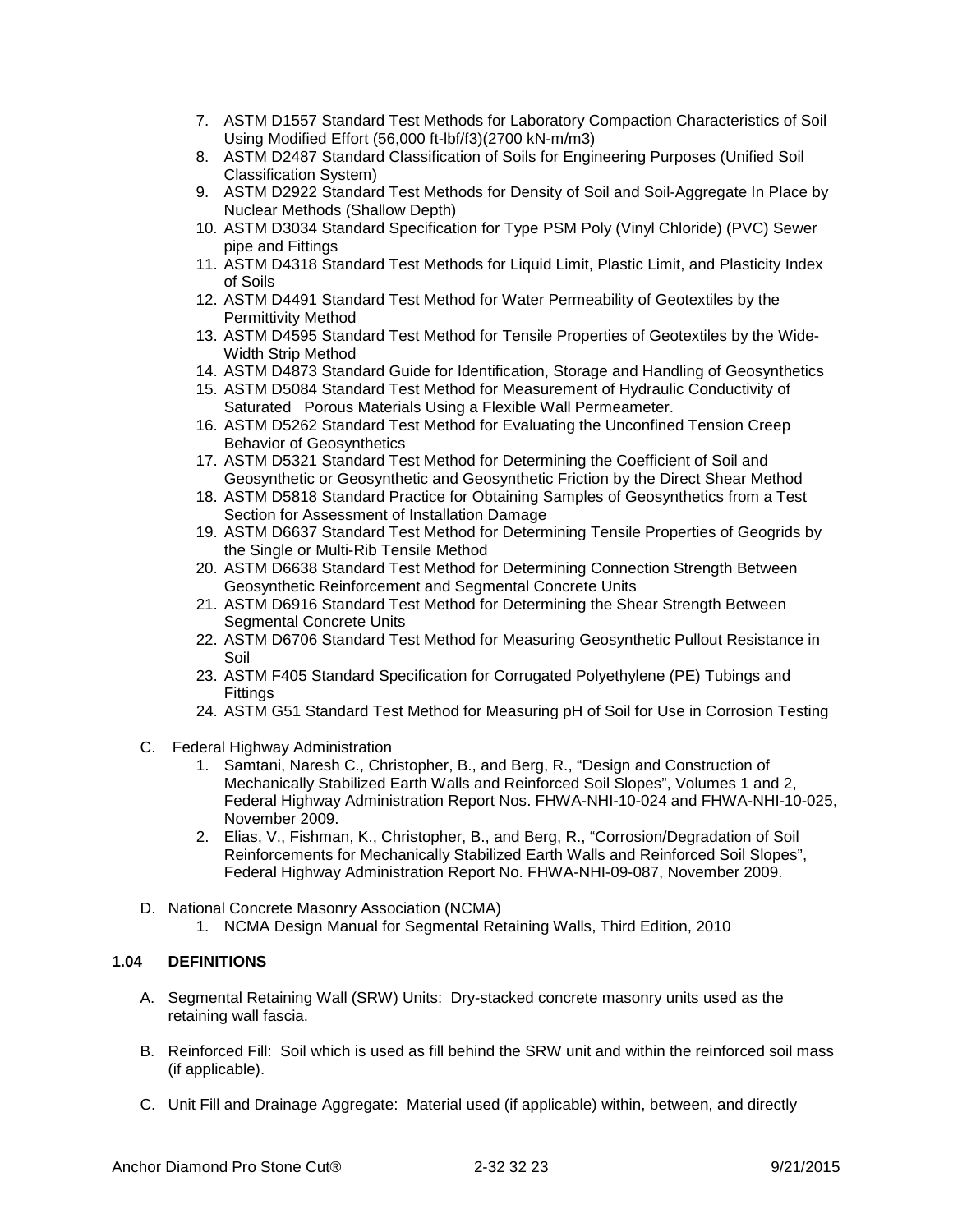behind the concrete retaining wall units.

- D. Geotextile Separation Fabric: Material used for separation and filtration of dissimilar soil types.
- E. Foundation Soil: Soil mass supporting the leveling pad and reinforced soil zone of the retaining wall system.
- F. Retained Soil: The soil mass located behind the reinforced soil zone, either undisturbed native soils or compacted fill.
- G. Leveling Pad: A level surface consisting of crushed stone, sand and gravel or unreinforced concrete placed to provide a working surface for placement of the SRW unit.
- H. Geosynthetic Reinforcement: Polymeric material designed specifically to reinforce the soil mass.
- I. Pre-fabricated Drainage Composite: three-dimensional geosynthetic drainage medium encapsulated in a geotextile filter, used to transport water.
- J. Subsurface Drainage System: horizontal pipe encapsulated within drainage aggregate at or near the base of the reinforced soil to facilitate removal of water from the wall system.
- K. Low Permeability Soil: Clay soil or low permeability geosynthetic used to prevent water percolation into the drainage zone and reinforced backfill behind the wall.
- L. Global Stability: The general mass movement of a soil reinforced segmental retaining wall structure and adjacent soil mass.
- M. Project Geotechnical Engineer: A registered engineer who provides site observations, recommendations for foundation support/global stability, and verifies soil shear strength parameters.

#### **1.05 SUBMITTALS / CERTIFICATION**

- A. Product Data
	- 1. Product Data: Material description and installation instructions for each manufactured product specified
	- 2. Name and address of the production facility where the proposed facing units will be manufactured. All units shall be manufactured at the same facility.
	- 3. Notarized letter from the facing unit manufacturer stating that the units supplied for this project are manufactured in complete compliance with this specification. The letter shall state that the units shown in the attached test reports are representative samples of the plants normal mix design and regular production runs.
	- 4. Notarized letter from the reinforcement manufacturer stating that the geosynthetic reinforcement has been manufactured in complete compliance with the reinforcement manufacturer's current NTPEP report.
- B. Samples:
	- 1. Contractor shall submit to the owner for approval, and retain for the balance of the project, a minimum of one SRW unit that represents the range of texture and color permitted.
- C. Test Reports:
	- 1. Independent Laboratory reports indicating compressive strength, moisture absorption and freeze-thaw durability of the concrete retaining wall units from the proposed production facility.
	- 2. Independent test reports verifying the long-term design strength properties (creep,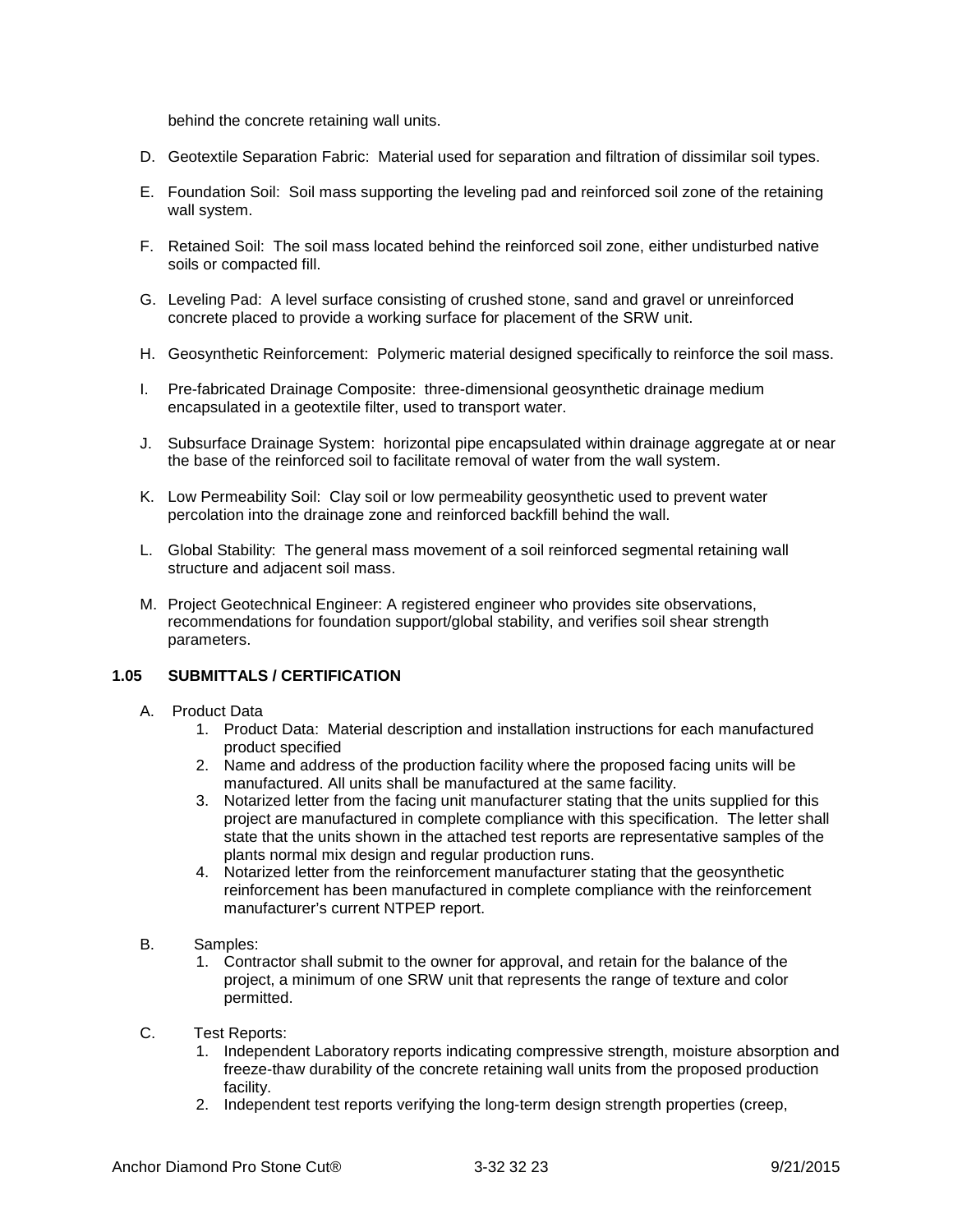installation damage, and durability) and soil interaction properties of the geosynthetic reinforcement.

- 3. Independent test reports verifying the connection capacity between the geosynthetic reinforcement and the concrete retaining wall units.
- D. Wall Design Engineer Qualifications:
	- 1. Current insurance policy verifying professional liability and errors and omissions insurance coverage for an aggregate and per claim limit of at least one million dollars (\$1,000,000).
	- 2. Notarized letter certifying the proposed retaining wall Design Engineer is a licensed professional engineer in the state of wall installation and has a minimum of 4 years and 200,000 square feet of retaining wall system design experience.
- E. Retaining Wall Contractor Qualifications:
	- 1. Notarized statement showing that the retaining wall contractor has installed a minimum of 100,000 square feet of segmental retaining walls.
	- 2. The Retaining Wall Installer shall furnish five (5) project references of similar size and scope to this project including the wall(s) height and square footage. References shall include the contact information of Owner or General Contractor.
- F. Retaining Wall Design:
	- 1. Shop Drawings: One digitally signed set of the retaining wall system design, including wall elevation views, geosynthetic reinforcement layout, pertinent details, and drainage provisions. A registered professional engineer licensed in the state of wall installation shall sign and certify that the shop drawings are designed in accordance with the project civil plans and specifications.
	- 2. Design Calculations: One digitally signed set of engineering design calculations prepared in accordance with the NCMA Design Manual for Segmental Retaining Walls, 3rd Edition or the AASHTO Standard Specifications for Highway Bridges (whichever is applicable). Analysis shall include Internal, External and Bearing Capacity Calculations and include the short term and long term loading conditions on the wall. A Global Stability analysis should be coordinated with the project geotechnical engineer and incorporated into the wall design.

# **1.06 DELIVERY, STORAGE AND HANDLING**

- A. SRW Units and Accessories: Deliver, store, and handle materials in accordance with manufacturer's recommendations, in such a manner as to prevent damage. Check the materials upon delivery to assure that proper material has been received. Store SRW units above ground on wood pallets or blocking. Remove damaged or otherwise unsuitable material, when so determined, from the site.
- B. Exposed faces of SRW units shall be relatively free of chips, cracks, stains, and other imperfections detracting from their appearance, when viewed from a distance of 20 feet under diffused lighting.
- C. Prevent mud, wet cement, adhesives and similar materials that may harm appearance of SRW units, from coming in contact with system components.
- D. Geosynthetics (including geosynthetic reinforcement, geotextile filter, pre-fabricated drainage composite) shall be delivered, stored, and handled in accordance with ASTM D4873.

### **1.07 EXTRA MATERIALS**

A. Furnish Owner with 3 replacement SRW units identical to those installed on the Project.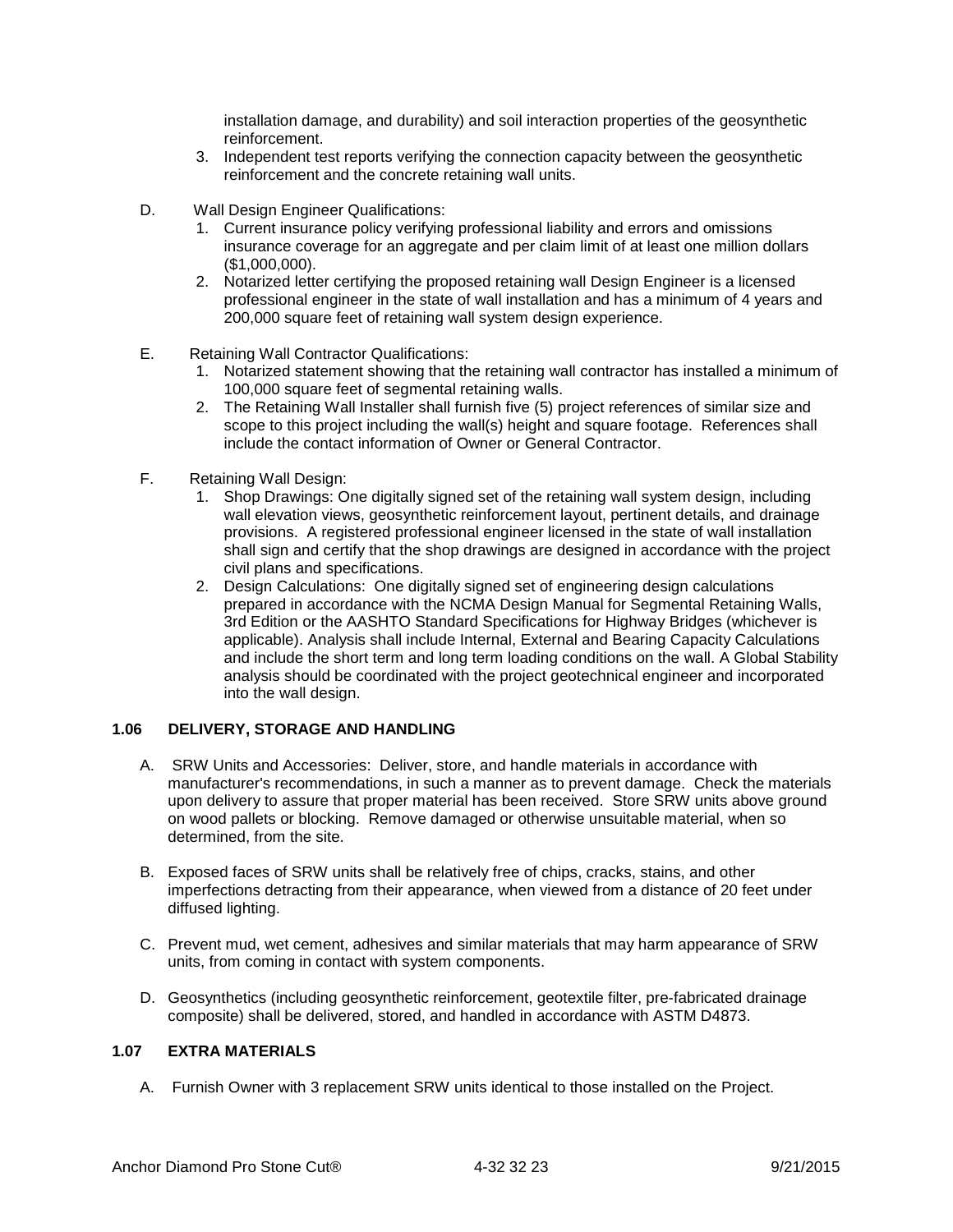#### **PART 2 - PRODUCTS**

#### **2.01 MATERIALS**

- A. SRW Units: Anchor Diamond Pro Retaining Wall Units" as manufactured under license from Anchor Wall Systems.
	- 1. Physical Requirements
		- a.Meet requirements of ASTM C1372, except the unit height dimensions shall not vary more than plus or minus 1/16 inch from that specified in the ASTM reference, not including textured face.
		- b.Unit Face Area: Not less than 1.0 square foot.
		- c.Color: Selected by the [Architect] [Engineer] [Owner] from manufacturer's full range of standard colors.
		- d.Face Pattern Geometry: Stone Cut®
		- e.Texture: Split Rock Face.
		- f. Batter: Include an integral concrete shear connection flange/locator to provide a 1 inch setback for each wall course.
- B. Geosynthetic Reinforcement: Polyester fiber geogrid or geotextile, or polypropylene woven geotextile, as shown on the Drawings.
- C. Leveling Pad
	- 1. Aggregate Base: Crushed stone or granular fill meeting the following gradation as determined in accordance with ASTM D448: Sieve Size **Percent Passing**

| 1 inch  | 100      |
|---------|----------|
| No. 4   | 35 to 70 |
| No. 40  | 10 to 35 |
| No. 200 | 3 to 10  |

a.Base Thickness: 6 inches (minimum compacted thickness).

- 2. Concrete Base: Non-reinforced lean concrete base.
	- a.Compressive Strength: 3,000 psi (maximum).
		- b.Base Thickness: At least 2 inches.
- D. Unit Fill and Drainage Aggregate: Clean crushed stone or granular fill meeting the following gradation as determined in accordance with ASTM D448: Sieve Size **Percent Passing**

| 1 inch     | 100                            |
|------------|--------------------------------|
| $3/4$ inch | 75 to 100                      |
| No. 4      | $0$ to $60$                    |
| No. 40     | $0$ to 50                      |
| No. 200    | 0 <sub>to</sub> 5 <sub>0</sub> |
|            |                                |

E. Reinforced Fill: Soil free of organics and debris and consisting of either GP, GW, SP, SW, or SM type, classified in accordance with ASTM D2487 and the USCS classification system and meeting the following gradation as determined in accordance with ASTM D448: Sieve Size **Percent Passing** 

| 1 inch  | 100       |
|---------|-----------|
| No. 4   | 20 to 100 |
| No. 40  | 0 to 60   |
| No. 200 | $0$ to 35 |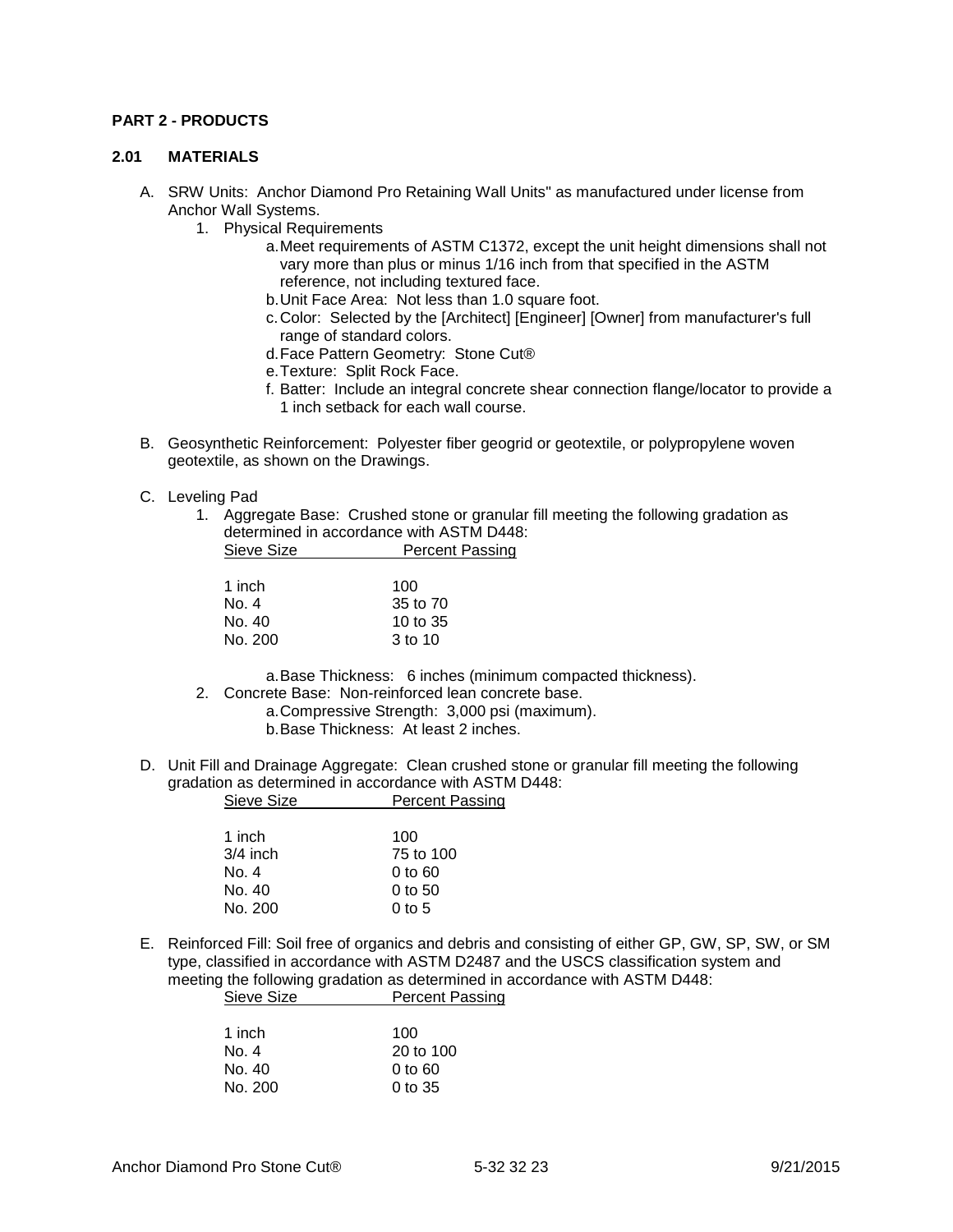- 1. Plasticity Index (PI) < 6 per ASTM D4318.
- 2. Maximum particle size for backfill is 1 inch unless field tests have been performed to evaluate potential strength reduction to the geosynthetic reinforcement due to damage during construction per ASTM D5818.
- 3. Unsuitable soils are organic soils and those soils classified as SC, CL, ML, CH, OH, MH, OL, or PT.
- F. Low Permeability Soil: Clayey soil or other similar material which will prevent percolation into the drainage zone behind the wall.
- G. Drainage Pipe: Perforated or slotted PVC or corrugated HDPE pipe manufactured in accordance with D3034 and/or ASTM F405. All connectors and fittings shall match the piping material.
- H. Geotextile Separation Fabric: Geotextile Separation fabric shall be minimum 4.0 oz/sy, polypropylene, needle-punched nonwoven fabric.
- I. Construction Adhesive: Exterior grade adhesive as recommended by the retaining wall unit manufacturer.

# **PART 3 – EXECUTION**

### **3.01 EXAMINATION**

*Note to Specifier: In Paragraph below, select appropriate entity*

- A. Prior to commencing work, the retaining wall contractor shall examine the areas and conditions under which the retaining wall system is to be erected, and notify the [Architect] [Engineer] [Owner] [General Contractor] in writing of conditions detrimental to the proper and timely completion of the work. Do not proceed with the work until unsatisfactory conditions have been corrected.
- B. Promptly notify the wall design engineer of site conditions which may affect wall performance, soil conditions observed other than those assumed, or other conditions that may require a reevaluation of the wall design.
- C. Verify the location of existing structures and utilities prior to excavation.

#### **3.02 PREPARATION**

- A. Ensure surrounding structures are protected from the effects of wall excavation.
- B. Excavation support, if required, is the responsibility of the Contractor, including the stability of the excavation and its influence on adjacent properties and structures.

# **3.03 EXCAVATION**

*Note to Specifier: In Paragraph below, select appropriate entity*

A. Excavate to the lines and grades shown on the Drawings. Over-excavation not approved by the [Architect] [Engineer] [Owner (or Owner's representative)] will not be paid for by the Owner. Replacement of these soils with compacted fill and/or wall system components will be required at the Contractor's expense. Use care in excavating to prevent disturbance of the base beyond the lines shown.

# **3.04 FOUNDATION PREPARATION**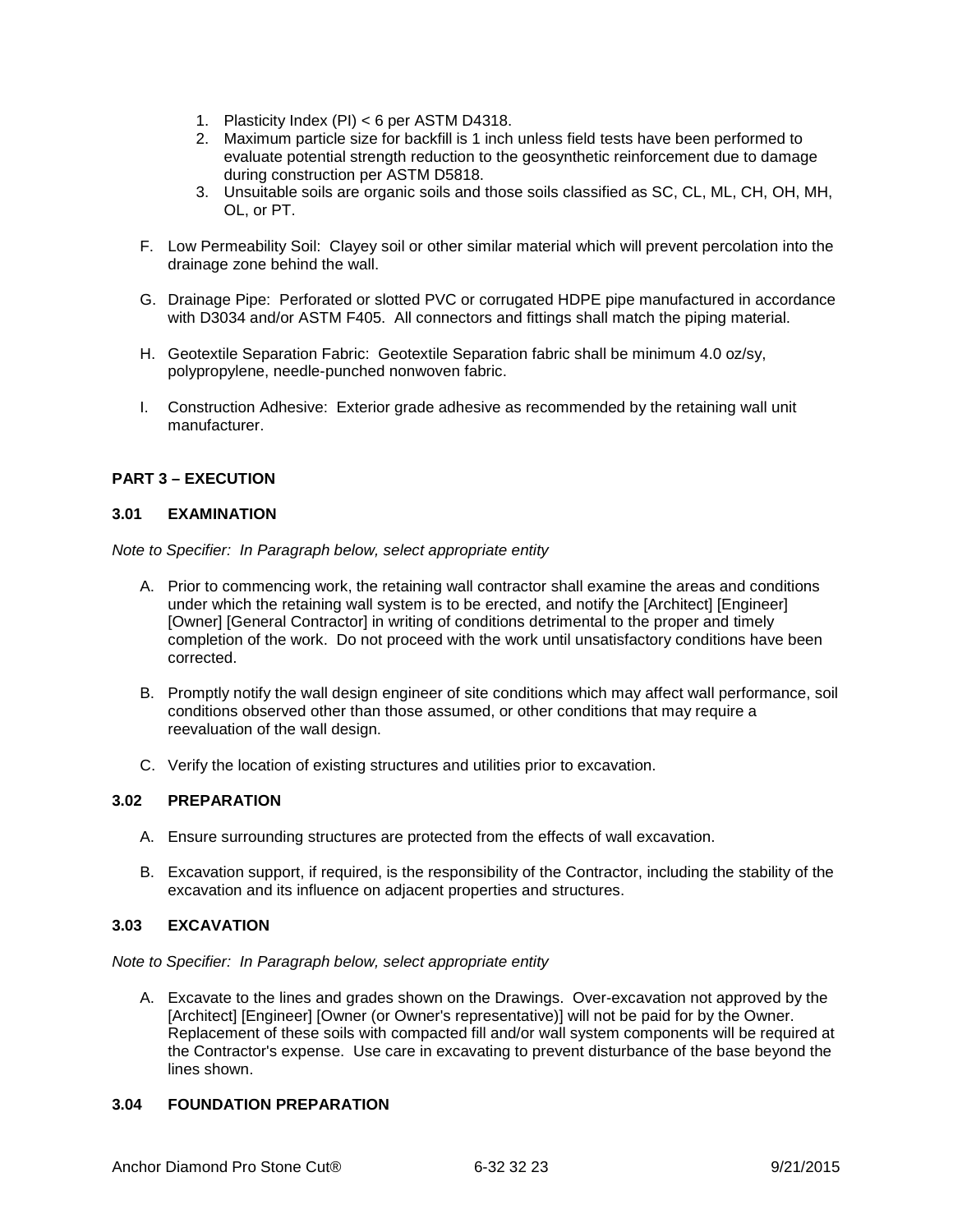- A. Excavate foundation soil as required for footing or base dimension shown on the Drawings, or as directed by the Project geotechnical engineer.
- B. The Project geotechnical engineer will examine foundation soil to ensure that the actual foundation soil strength meets or exceeds that indicated on the Drawings. At the direction of the project geotechnical engineer, remove soil not meeting the required strength. Oversize resulting excavation sufficiently from the front of the block to the back of the reinforcement, and backfill with suitable compacted backfill soils.
- C. The Project geotechnical engineer will determine if the foundation soils will require special treatment or correction to control total and differential settlement.
- D. Fill over-excavated areas with suitable compacted backfill, as recommended by the Project geotechnical engineer.

#### **3.05 LEVELING PAD PREPARATION**

- A. Place base materials to the depths and widths shown on the Drawings, upon undisturbed soils, or foundation soils prepared in accordance with Article 3.04.
	- 1. Extend the leveling pad laterally at least 6 inches in front and behind the lowermost SRW unit.
	- 2. Provide aggregate base compacted to 6 inches thick (minimum) or as shown on the drawings.
	- 3. The Contractor may at their option, provide a concrete leveling pad as specified in Subparagraph 2.01.C.2, in lieu of the aggregate base.
	- 4. Where a reinforced footing is required by local code official, place footing below frost depth.
- B. Compact aggregate base material to provide a level, hard surface on which to place the first course of SRW units.
- C. Prepare base materials to ensure complete contact with SRW units. Gaps are not allowed.

#### **3.06 ERECTION**

- A. General: Erect SRW units in accordance with manufacturer's instructions and recommendations, and as specified herein.
- B. Place first course of concrete wall units on the prepared base material. Check units for level and alignment. Maintain the same elevation at the top of each unit within each section of the base course.
- C. Ensure that foundation units are in full contact with the leveling pad.
- D. Place concrete wall units side-by-side for full length of wall alignment. Alignment may be done by using a string line measured from the back of the block. Gaps are not allowed between the foundation concrete wall units.
- E. Place drainage aggregate between and directly behind the SRW. Fill any voids in SRW units with drainage aggregate. Provide a drainage zone behind the SRW units a minimum of 12 inches wide to within 8 inches of the final grade. Cap the backfill and drainage aggregate zone with separation fabric and then 8 inches of low permeability soil.
- F. Install drainage pipe at the lowest elevation possible to maintain gravity flow of water to outside of the reinforced zone. Slope the main collection drainage pipe 2 percent (minimum) to provide gravity flow to the daylighted areas. Daylight the main collection drainage pipe through the face of the wall, and/or to an appropriate location away from the wall system at each low point or at 50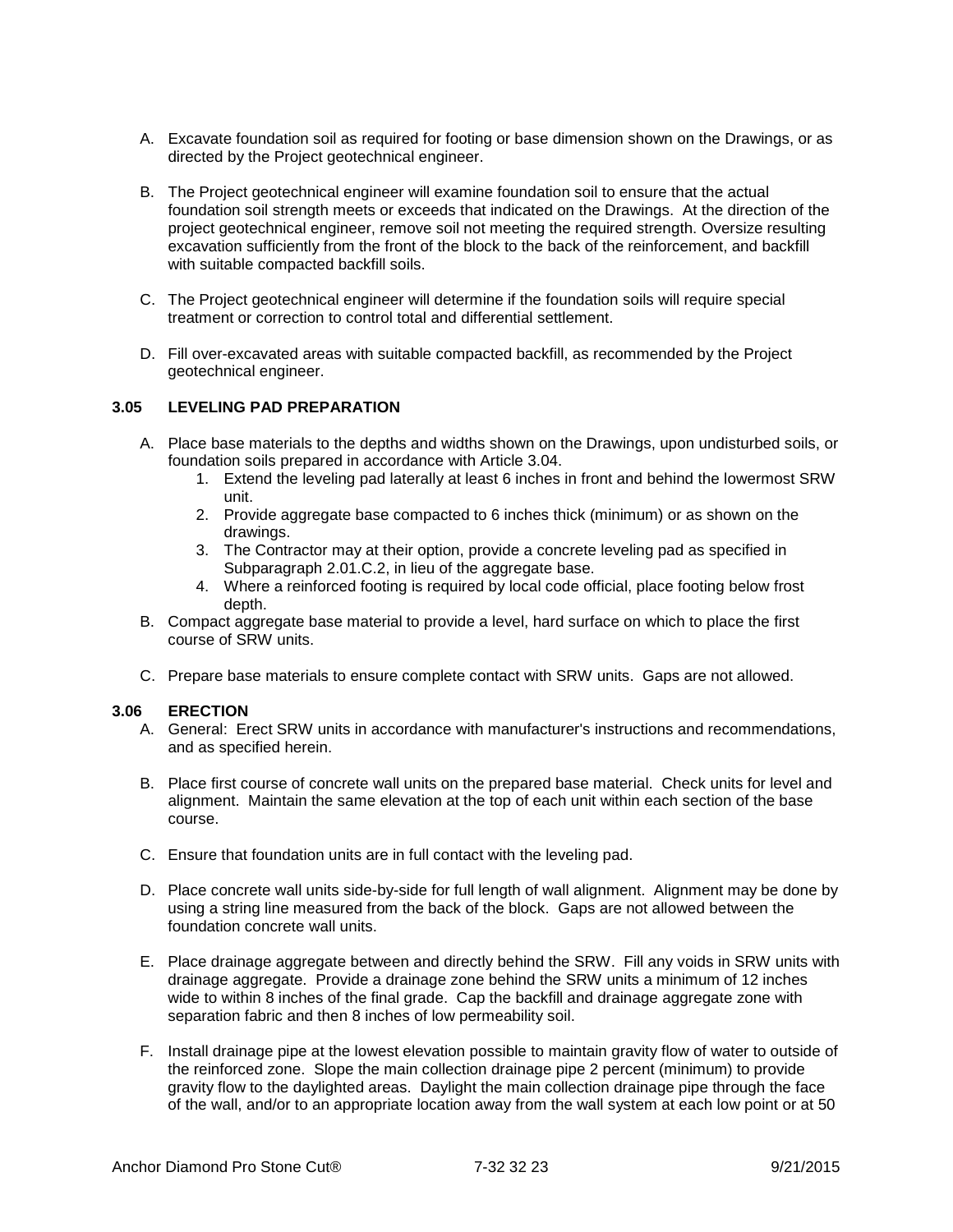foot (maximum) intervals along the wall. Alternately, the drainage pipe can be connected to a storm sewer system at 50 foot (maximum) intervals.

- G. Remove excess fill from top of SRW units and install next course. Ensure drainage aggregate and backfill are compacted before installation of next course.
- H. Check each course for level and alignment. Adjust SRW units as necessary to maintain level and alignment prior to proceeding with each additional course.
- I. Install each succeeding course. Backfill as each course is completed. Pull the SRW units forward until the locating surface of the SRW unit contacts the locating surface of the SRW units in the preceding course. Interlock wall segments that meet at corners by overlapping successive courses. Attach SRW units at exterior corners with adhesive specified.
- J. Install geosynthetic reinforcement in accordance with geosynthetic manufacturer's recommendations and the shop drawings.
	- 1. Orient geosynthetic reinforcement with the highest strength axis perpendicular to the wall face.
	- 2. Prior to geosynthetic reinforcement placement, place the backfill and compact to the elevation of the top of the wall units at the elevation of the geosynthetic reinforcement.
	- 3. Place geosynthetic reinforcement at the elevations and to the lengths shown on the Drawings.
	- 4. Lay geosynthetic reinforcement horizontally on top of the SRW units and the compacted backfill soils. Place the geosynthetic reinforcement within one inch of the face of the SRW units. Place the next course of SRW units on top of the geosynthetic reinforcement.
	- 5. The geosynthetic reinforcement shall be in tension and free from wrinkles prior to placement of the backfill soils. Pull geosynthetic reinforcement hand-taut and secure in place with staples, stakes, or by hand-tensioning until the geosynthetic reinforcement is covered by 6 inches of loose fill.
	- 6. The geosynthetic reinforcements shall be continuous throughout their embedment lengths. Splices in the geosynthetic reinforcement strength direction are not allowed.
	- 7. Do not operate tracked construction equipment directly on the geosynthetic reinforcement. At least 6 inches of compacted backfill soil is required prior to operation of tracked vehicles over the geosynthetic reinforcement. Keep turning of tracked construction equipment to a minimum.
	- 8. Rubber-tired equipment may pass over the geosynthetic reinforcement at speeds of less than 10 miles per hour. Turning of rubber-tired equipment is not allowed on the geosynthetic reinforcement.

# **3.07 BACKFILL PLACEMENT**

- A. Place reinforced fill, spread and compact in a manner that will minimize slack in the reinforcement.
- B. Place fill within the reinforced zone and compact in lifts not exceeding 6 inches (loose thickness) where hand-operated compaction equipment is used, and not exceeding 12 inches (loose thickness) where heavy, self-propelled compaction equipment is used.
	- 1. Only lightweight hand-operated compaction equipment is allowed within 3 feet of the back of the retaining wall units. If the specified compaction cannot be achieved within 3 feet of the back of the retaining wall units, replace the reinforced soil in this zone with drainage aggregate material.
- C. Compaction testing shall be done in accordance with ASTM D1556 or ASTM D2922.
- D. Minimum Compaction Requirements for Fill Placed in the Reinforced and Retained Zone. 1. The minimum compaction requirement shall be determined by the project geotechnical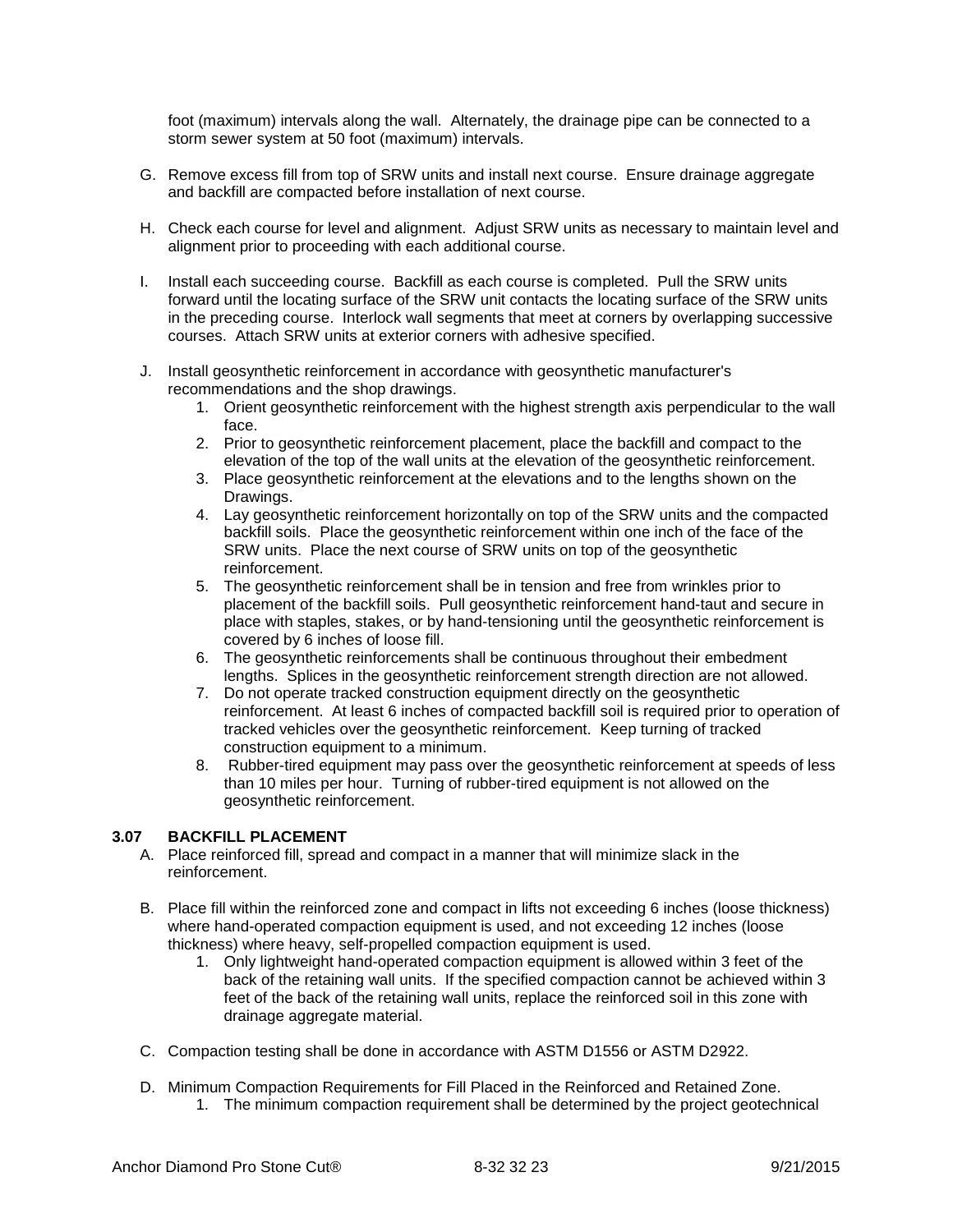engineer testing the compaction. At no time shall the soil compaction requirements be less than 95 percent of the soil's standard Proctor maximum dry density (ASTM D698) [modified Proctor maximum dry density (ASTM D1557)] for the entire wall height.

- 2. Utility Trench Backfill: Compact utility trench backfill in or below the reinforced soil zone to 98 percent of the soil's standard Proctor maximum dry density (ASTM D698) [modified Proctor maximum dry density (ASTM D1557)], or as recommended by the Project geotechnical engineer. If the height from the utility to finish grade is higher than 30 feet, increase compaction to 100 percent of the standard Proctor density [modified Proctor density].
	- a.Utilities must be properly designed (by others) to withstand all forces from the retaining wall units, reinforced soil mass, and surcharge loads, if any.
- 3. Moisture Content: Within 2 percentage points of the optimum moisture content for all wall heights.
- 4. These specifications may be changed based on recommendations by the Project geotechnical engineer.
	- a.If changes are required, the Contract Sum will be adjusted by written Change Order.
- E. At the end of each day's operation, slope the last level of compacted backfill away from the interior (concealed) face of the wall to direct surface water runoff away from the wall face.
	- 1. The General Contractor is responsible for ensuring that the finished site drainage is directed away from the retaining wall system.
	- 2. In addition, the General Contractor is responsible for ensuring that surface water runoff from adjacent construction areas is not allowed to enter the retaining wall area of the construction site.
- F. Refer to Article 3.10 for compaction testing.

# **3.08 CAP UNIT INSTALLATION**

- A. Apply adhesive to the top surface of the SRW unit below and place the cap unit into desired position.
- B. Cut cap SRW units as necessary to obtain the proper fit.
- C. Backfill and compact to top of SRW unit.

# **3.09 SITE CONSTRUCTION TOLERANCES**

- A. Site Construction Tolerances
	- 1. Vertical Alignment: Plus or minus 1-1/2 inches over any 10-foot distance, with a maximum differential of 3 inches over the length of the wall.
	- 2. Horizontal Location Control from Grading Plan
		- a.Straight Lines: Plus or minus 1-1/2 inches over any 10-foot distance.
		- b.Corner and Radius Locations: Plus or minus 12 inches.
		- c.Curves and Serpentine Radii: Plus or minus 2 feet.
	- 3. Immediate Post Construction Wall Batter: Within 2 degrees of the design batter of the concrete retaining wall units.
	- 4. Bulging: Plus or minus 1-1/4 inches over any 10-foot distance.

# **3.10 FIELD QUALITY CONTROL**

- A. Installer is responsible for quality control of installation of system components.
- B. The Owner or General Contractor, at their expense, will retain a qualified professional to perform quality assurance checks of the installer's work.